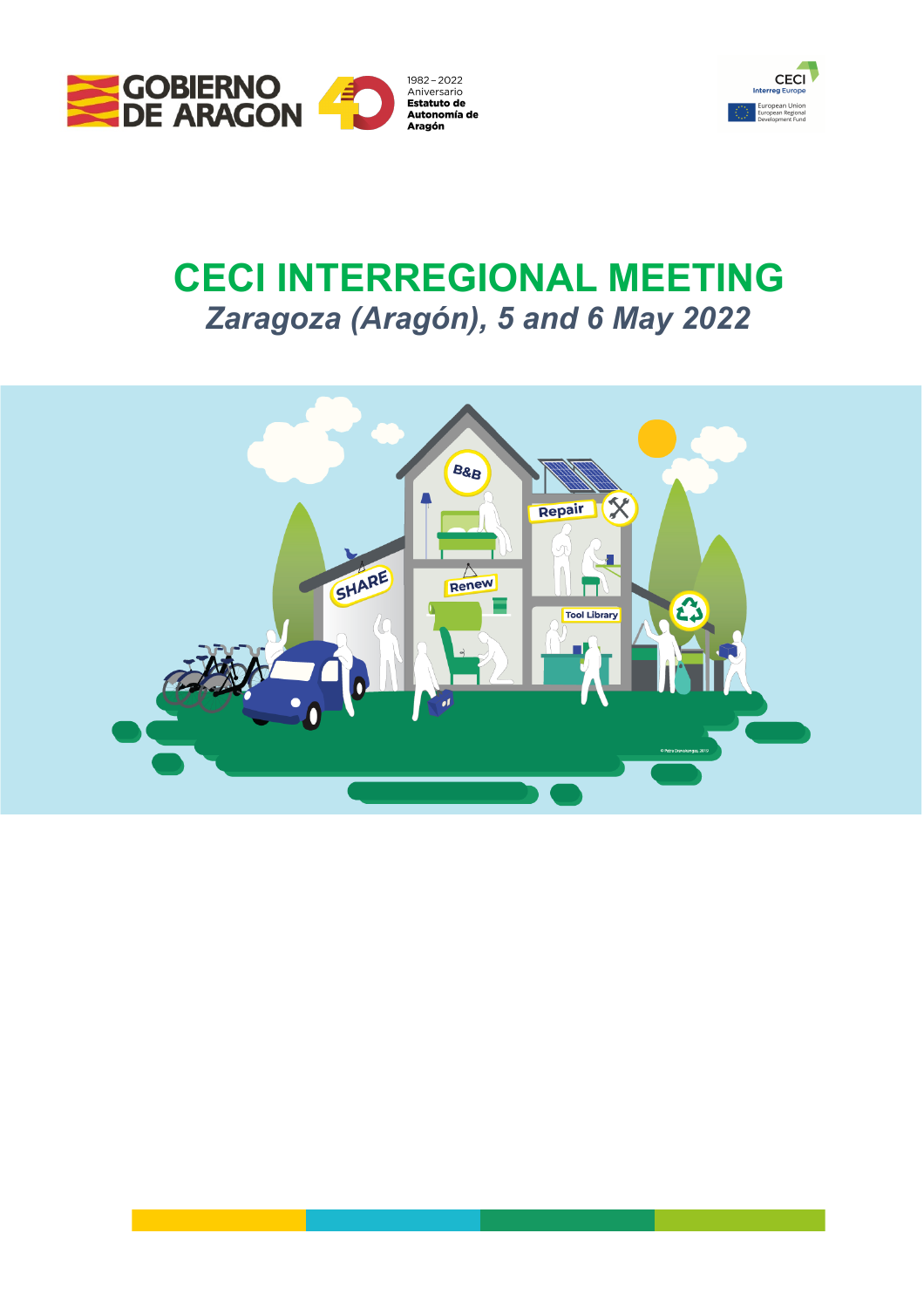



## **PROGRAMME**

### **Thursday, May 5th**

 $\overline{\phantom{a}}$ 

| 14.22 h            | <b>Arrival at Zaragoza Delicias Train Station</b>                                                            |
|--------------------|--------------------------------------------------------------------------------------------------------------|
| 14.53 h            | Transfer to the municipality of Utebo (train)                                                                |
| 15.20 h            | Presentation of the day                                                                                      |
|                    | <b>Presentation of the Aragon Action Plan</b>                                                                |
|                    | Snack/merienda/goûter                                                                                        |
| 16.00 h            | Visit to "Utebo Wardrobe" (El Ropero de Utebo)                                                               |
|                    | Citizen initiative for clothing collection and donation to families at risk of<br>social exclusion. $+$ info |
| 17.04 h $\sigma$ f | Return to Zaragoza (train) and spare time                                                                    |
| 17.23 h            |                                                                                                              |
| 21.00 h            | <b>Dinner</b> at the restaurant La Retama                                                                    |

### **Friday, May 6th**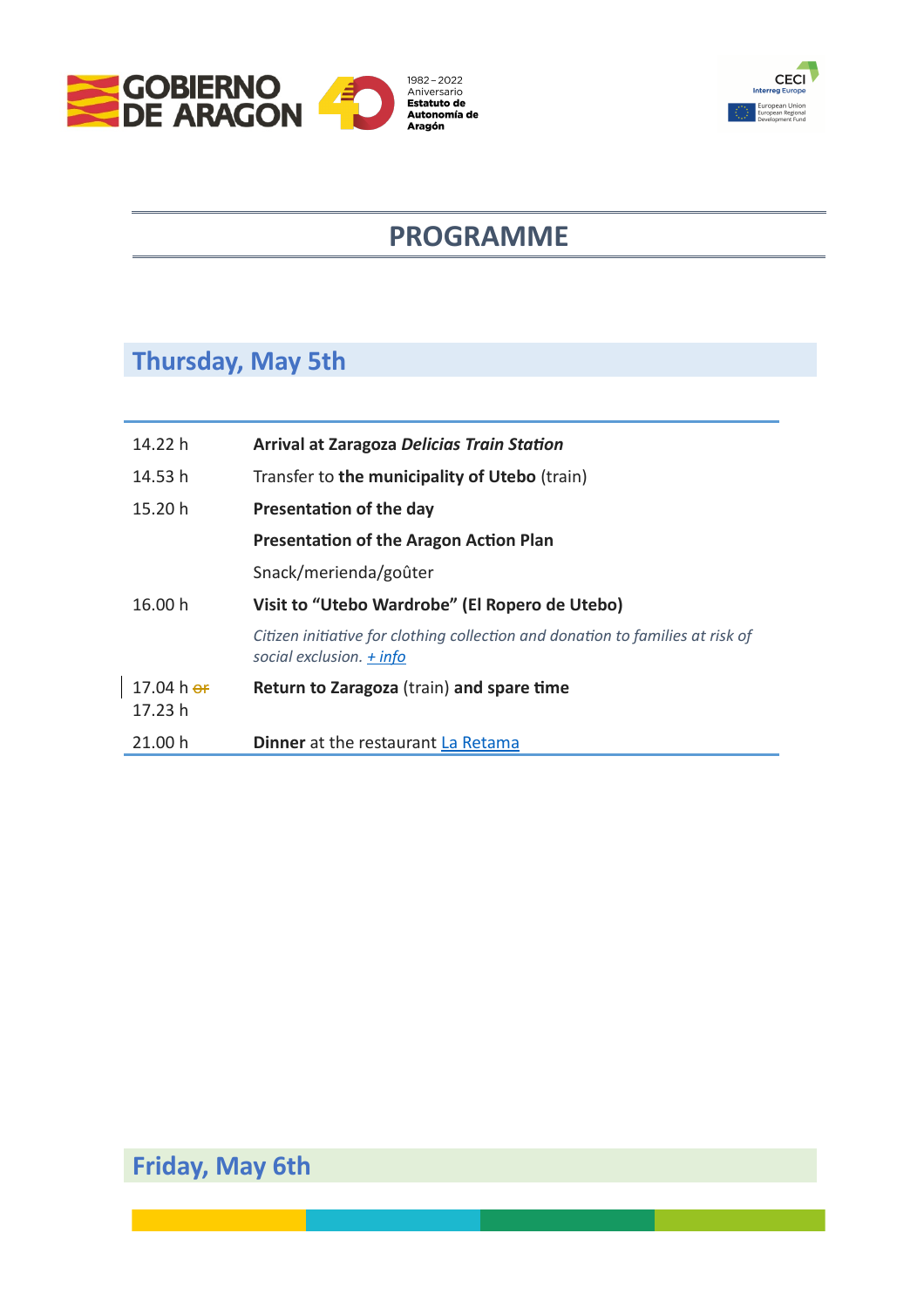



| 9.00 h | Welcome coffee in the Urban Environment Classroom (Aula de Medio |
|--------|------------------------------------------------------------------|
|        | <b>Ambiente Urbano)</b>                                          |

9:15 h **Presentation of the good practice [Foro de Transparencia y Escucha Activa](https://www.interregeurope.eu/good-practices/open-forum-for-transparency-and-active-listening-between-local-entities-and-the-government-of-aragon)**

*Space between the Government of Aragon and local entities to share, listen and work together on circular economy and waste prevention. [+ info](http://www.fororesiduosaragon.org/)*

#### 9:35 h **Visit to the good practice [Aula de Medio Ambiente Urbano](https://www.interregeurope.eu/good-practices/urban-environmental-facility-la-calle-indiscreta)**

*Environmental education equipment of the Government of Aragon specialized in social and environmental problems in urban spaces. [+ info](https://www.lacalleindiscreta.es/)*

11:00 h **Visit to the good practice School Composting (Compostaje escolar)**. CEE Rincón de Goya (School)

> *Composting global project in the network of orchards of the schools of the city council of Zaragoza[.+info](https://www.zaragoza.es/sede/portal/medioambiente/educacion-participacion/huertos-escolares/)*

#### 12:30 h **Presentation of the good practice [Alargascencia](https://www.interregeurope.eu/good-practices/alargascencia-achieving-a-sustainable-society)**

*An initiative of the NGO Friends of the Earth, it is a directory of establishments where you can repair objects, rent, exchanger and find or sell second-hand products. [+ info](https://alargascencia.org/es)*

13:00 h **Lunch** at the Aragonese Association of Labor Insertion Companies

#### 14:00 h **Visit to the good practice [Aropa2](https://aropa2.com/)**

*Project for the recovery and recycling of clothing and other used textiles in Aragon, in charge of the social integration company Tiebel. [+ info](https://aropa2.com/)*

#### 16:30 h **Visit to the good practice [Tienda Latido Verde](https://www.interregeurope.eu/good-practices/the-clothing-store-latido-verde)**

*Clothing store of the social insertion company A Todo Trapo. It is the last step of the management of used textiles collected in the city of Zaragoza. [+info](https://www.latidoverde.es/)*

#### 17:30 h **Guided visit to the [Palacio de la Aljafería](https://www.turismodearagon.com/ficha/palacio-de-la-aljaferia-zaragoza/) and Aragonese Parlament**

20:00 h **Tapas Dinner**

### **PRACTICAL INFORMATION**

**Transports**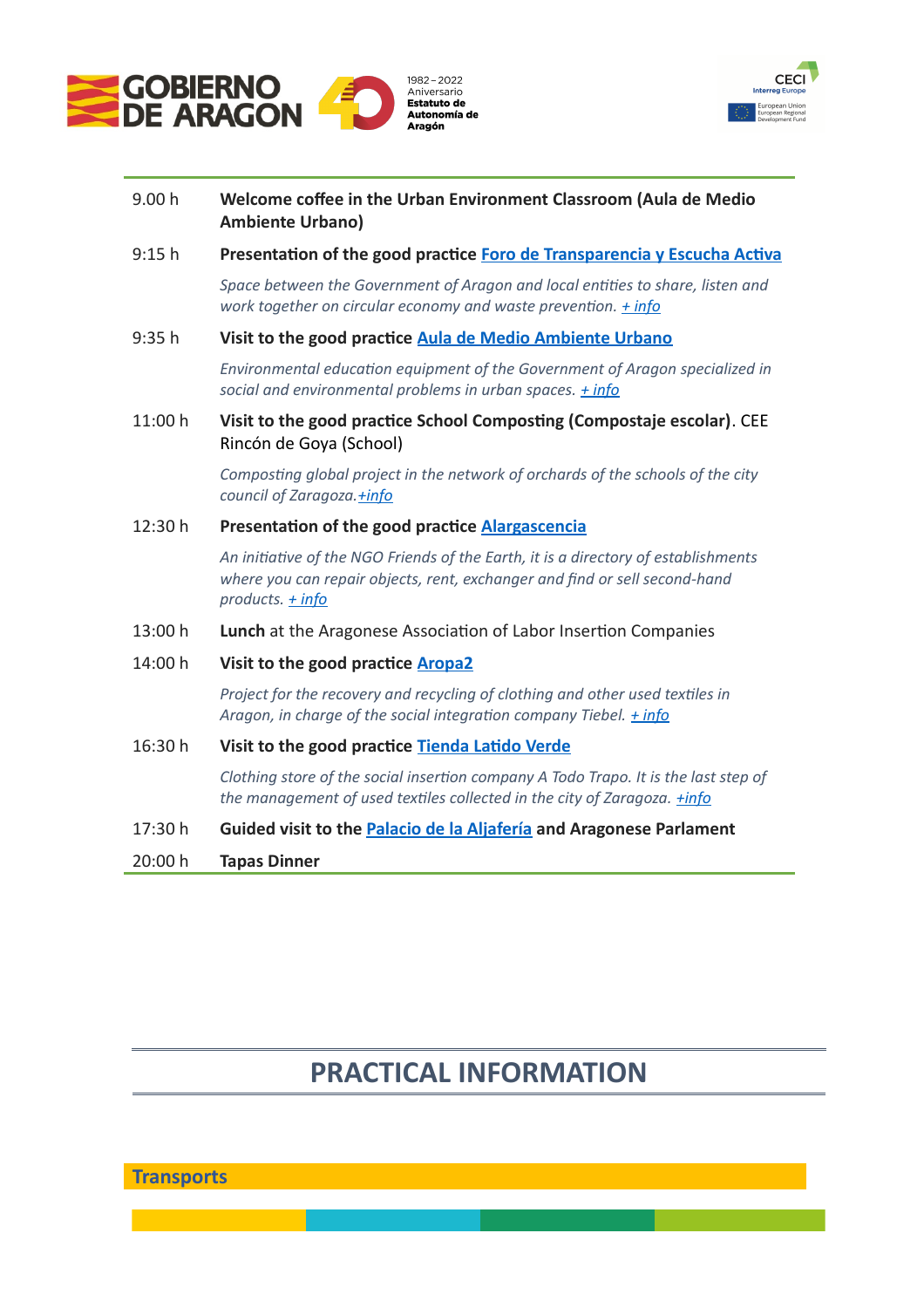



**[Getting around Zaragoza:](https://www.zaragoza.es/sede/portal/turismo/es-util/como-moverse)** *urban bus, bike, tram, alternative transportation, etc.*

#### **Hotels**

Zaragoza has a diverse hotel offer in which you will surely find the accommodation you are looking for. We present all the information about hotels and accommodations in the city so you can find what you are looking for.

#### **[List](https://www.zaragoza.es/sede/portal/turismo/servicio/alojamiento/)**

#### **Entry to Spain**

All passengers arriving in Spain by air (except children under 12 years of age and those in international transit), regardless of the country of origin, including Spaniards returning to their home, must have these documents:

- **DIGITAL COVID CERTIFICATE OR EU EQUIVALENT vaccination** against COVID-19 or a negative certificate of an active infection diagnostic test or a certificate of recovery after passing the disease. You can check if your certificate is valid on the website. Will open in a new window [https://spth.gob.es](https://spth.gob.es/) or in the Spain Travel Health app -SpTH- (Android, iOS, Huawei).
- **QR SPTH**. If you do not have the EU Digital COVID Certificate or EU equivalent, you must fill in the SPTH Health Control Form manually entering the data of your vaccination, recovery or diagnostic test certificate through the website [https://spth.gob.es.](https://spth.gob.es/) Will open in a new window or the Spain Travel Health application -SpTH- (Android, iOS, Huawei). The system will send you a QR code that you will have to present both prior boarding, and upon your arrival in Spain. In the health control, you may be required to present this document certifying vaccination, diagnostic test or recovery.

[More information](https://www.sanidad.gob.es/en/profesionales/saludPublica/ccayes/alertasActual/nCov/spth.htm)

#### **Discover Zaragoza city**

**[What to do in Zaragoza:](https://www.zaragoza.es/sede/portal/turismo/?locale=en)** *What to do // Food and drink // Plan your trip // Useful info // etc.*